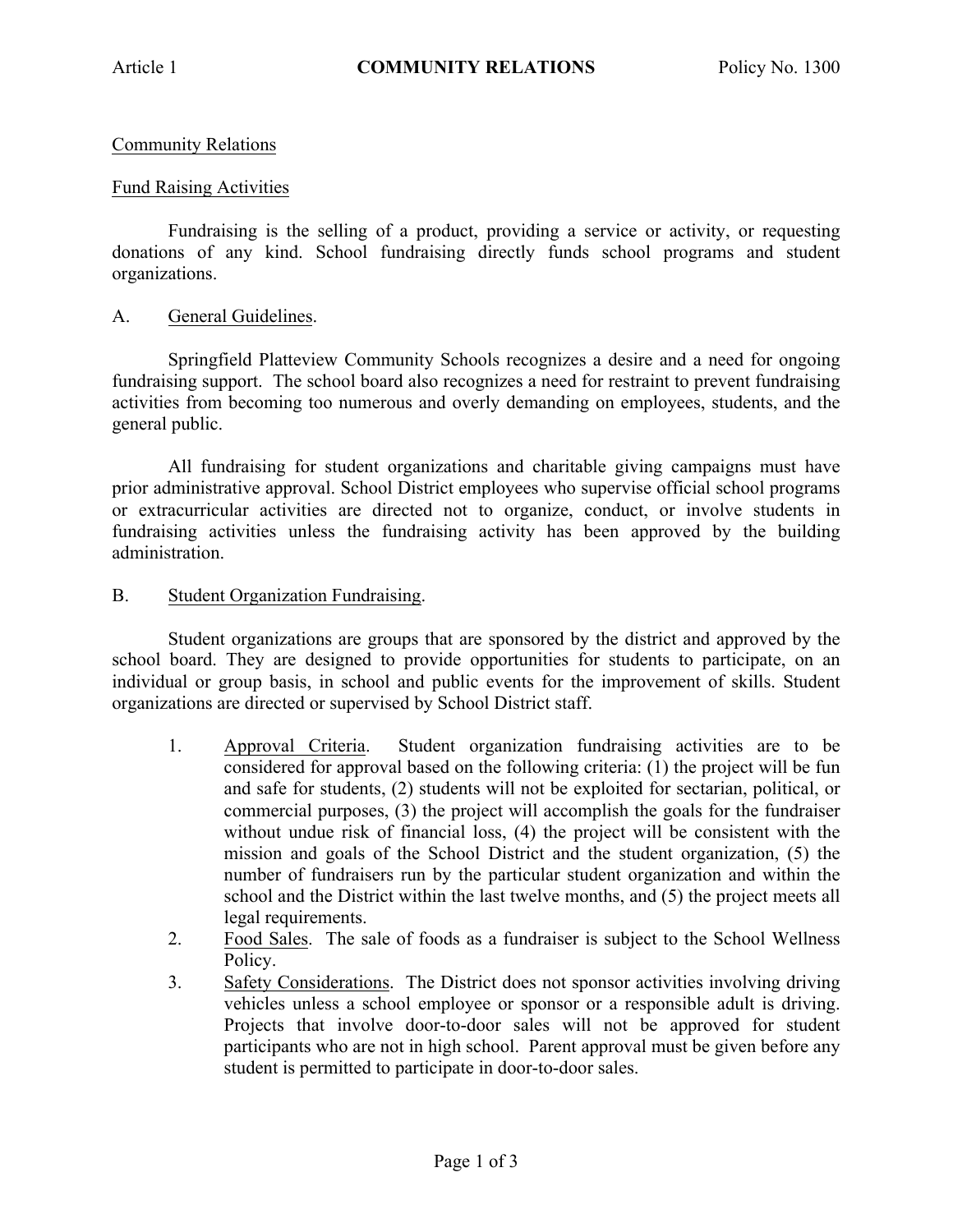- 4. Non-Approved Activities. The following activities may not be approved as fundraising activities: raffles, lotteries, car bashes (or other comparable destructive activity), direct solicitation of money, and slave days.
- 5. Contracts. Teachers, coaches and sponsors are not authorized to sign contracts for the procurement of items to be sold or used in student organization fundraisers. Any contract that obligates school funds shall be submitted to the building principal for approval and execution.
- 6. Purchases. All purchases related to student organization fundraisers are to be made in the school district name. Deliveries of fundraising items for sale shall be made to the school building, not to personal addresses. Items shall be kept in a secure place to avoid theft. Items which are overpriced or of an embarrassing or controversial nature to the school will be rejected. Items which are in direct competition with local businesses shall be avoided where practicable.
- 7. Money-Handling. All funds collected must be given by the fundraiser sponsor intact (i.e., cash and checks must be deposited in the same cash/check mix in which they were received) to the building principal or designee for deposit into the School District depository account no later than the next school day following receipt. Funds may not be deposited into personal accounts and may not be taken home.
- 8. Inventory. The fundraiser sponsor shall maintain an inventory of items related to the project. Upon completion of the project, unsold items may not be given away. The items shall be returned to the vendor for credit, sold at reduced prices in a clearance sale, or kept for sale in a future student organization fundraising event.
- 9. Disbursement of Fundraising Proceeds. Fundraising proceeds shall be disbursed to and used by the student organization for the purposes for which the project was initiated.
- 10. Records. The fundraiser sponsor shall submit all records related to the fundraising project at the conclusion of the project. The records to be maintained and submitted include: fundraiser approval, purchase order or procurement card receipt, invoices and packing slips, student checkout sheets, deposit receipts, inventory of merchandise and list of unsold merchandise, receipt for return of merchandise and records of credit or receipt for returned merchandise.
- 11. Student Conduct. All students who participate in approved fundraising activities are expected to represent the school, the student organization, and the community in a positive manner. All rules pertaining to student conduct and student discipline extend to student fundraising activities.

If a donation of cash or equipment is offered to a staff member for a school organization or the School District, the coach or sponsor shall refer the intended donor to the building administration. If the donor insists on giving the cash or equipment immediately, the staff member shall turn the donation over to the building principal immediately upon receipt.

Coaches or sponsors who also coach, manage or otherwise participate in club teams or similar non-school organizations must clearly separate any student organization fundraising from fundraising activities for their club team. Such individuals who receive donation offers must